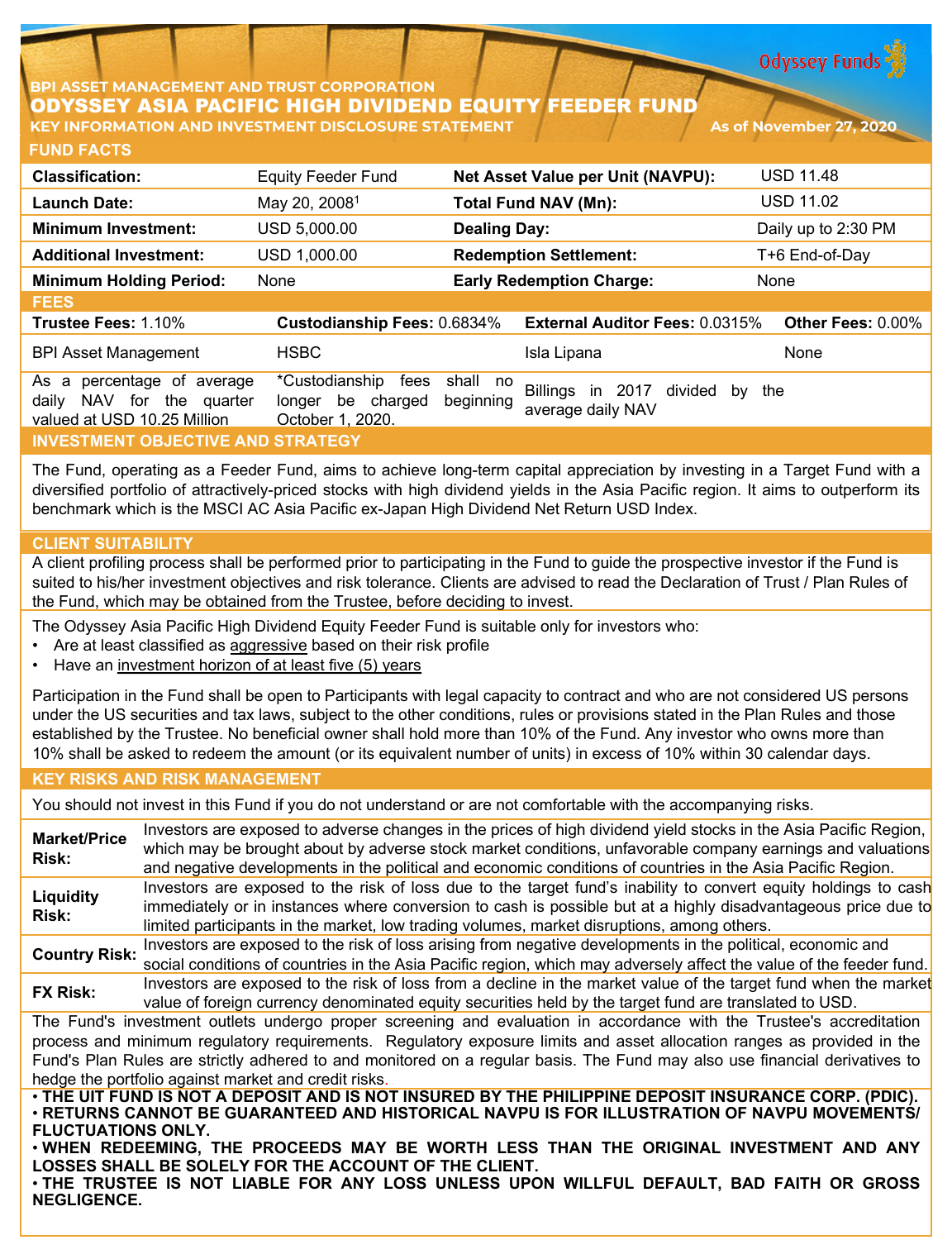## **FUND PERFORMANCE AND STATISTICS AS OF NOVEMBER 27, 2020**

(Purely for reference purposes and is not a guarantee of future results)

## **NAVPU GRAPH**



## **PORTFOLIO COMPOSITION**

| <b>Allocation</b>                      | % of Fund        |
|----------------------------------------|------------------|
| Target Fund                            | 97.05            |
| Cash                                   | 3.73             |
| Time deposits and money market         |                  |
| Other receivables - net of liabilities | $-0.78$          |
| <b>Top Five Sector Holdings</b>        | % of Target Fund |
| Information Technology                 | 29.40            |
| Financials                             | 26.40            |
| Consumer Discretionary                 | 9.90             |
| <b>Consumer Staples</b>                | 7.20             |
| Industrials                            | 6.80             |
| <b>Top Five Country Weightings</b>     | % of Target Fund |
| China                                  | 26.80            |
| Taiwan                                 | 16.80            |
| Hong Kong                              | 14.00            |
| Australia                              | 11.90            |
| Korea                                  | 11.70            |

# **NAVPU over the past 12 months** Highest 11.95 Lowest 8.48 **STATISTICS** Portfolio Beta 0.95 Volatility, Past 1 Year  $(\%)$ <sup>3</sup> 28.46 Sharpe Ratio<sup>4</sup> 0.10 Information  $Ratio^5$   $-3.69$

<sup>1</sup>The fund was originally launched as Odyssey Asia Pacific High Dividend Equity Fund. It was converted into a feeder fund last October 1, 2020.

2Returns are net of fees.

3Measures the degree to which the Fund fluctuates vis-à-vis its average return over a period of time.

4Used to characterize how well the return of a Fund compensates the investor for the level of risk taken. The higher the number, the better.

5Measures reward-to-risk efficiency of the portfolio relative to the benchmark. The higher the number, the higher the reward per unit of risk.

\*Declaration of Trust is available upon request through your branch of account.

## **TOP TEN HOLDINGS**

| <b>Name</b>                                                 | % of Target<br>Fund |
|-------------------------------------------------------------|---------------------|
| Samsung Electronics Co., Ltd.                               | 9.92                |
| Taiwan Semiconductor<br>Manufacturing Co., Ltd.             | 9.63                |
| Hong Kong Exchanges & Clearing<br>Ltd.                      | 3.97                |
| Ping An Insurance (Group)<br>Company of China, Ltd. Class A | 3.73                |
| CLP Holdings Limited                                        | 3.46                |
| <b>Brambles Limited</b>                                     | 2.78                |
| China Merchants Bank Co., Ltd.                              | 2.58                |
| Mapletree Logistics Trust                                   | 2.57                |
| Rio Tinto Limited                                           | 2.36                |
| Infosys Limited                                             | 1.95                |
|                                                             |                     |

# **RELATED PARTY TRANSACTIONS\***

The Fund has no transactions and outstanding investments with entities related to BPI Asset Management and Trust Corporation (BPI AMTC).

Related party in accordance with BPI AMTC's internal policy.

For more information, you may contact us at (632) 8580-**AMTC** (2682),

email us at bpi\_asset\_management@bpi.com.ph or visit our website, www.bpiassetmanagement.com.